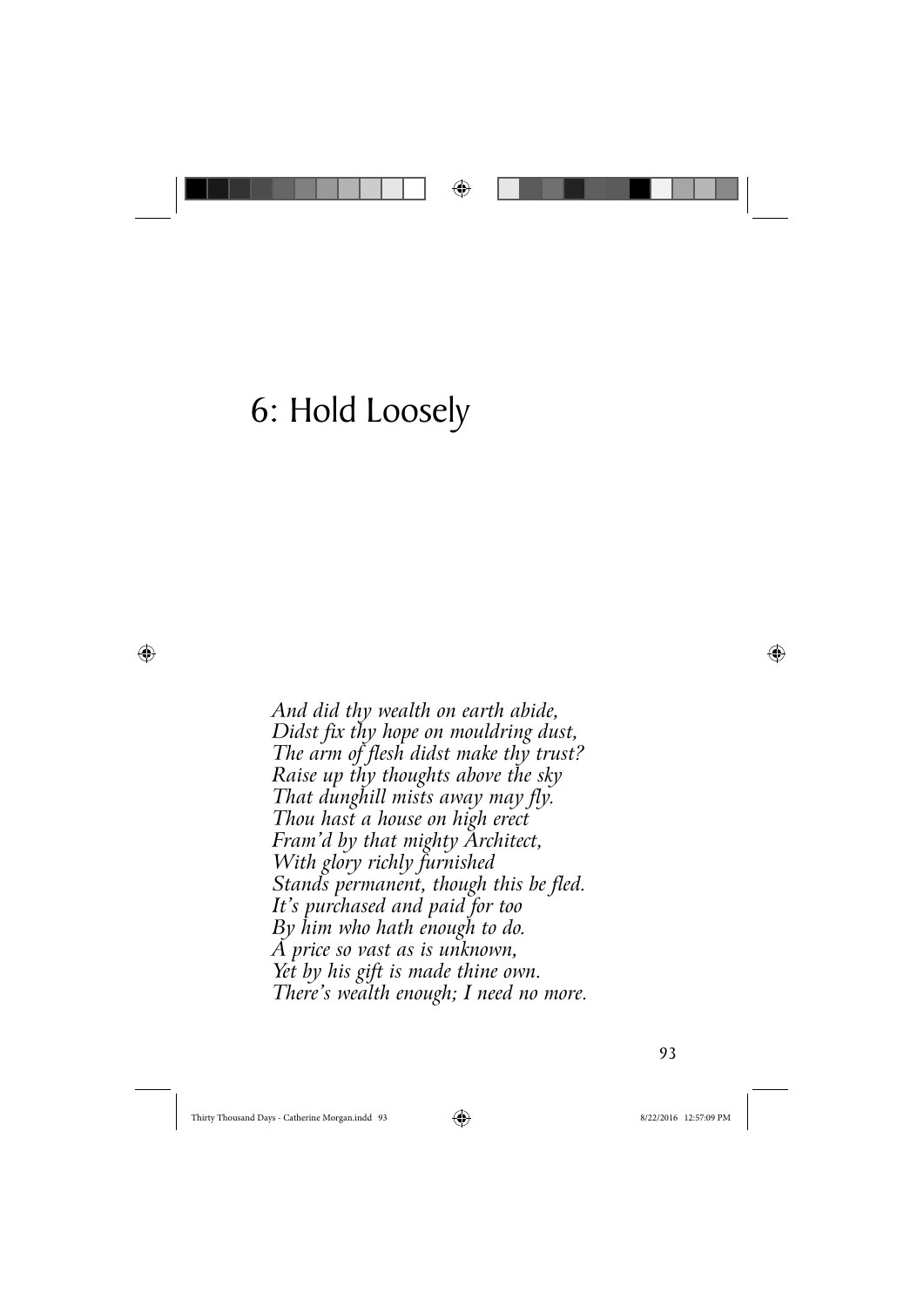

*Farewell, my pelf; farewell, my store. The world no longer let me love; My hope and Treasure lies above.*

Anne Bradstreet, 'Upon the Burning of Our House, July 10th, 1666'

Weary. So weary. They had been through an ordeal – a lifetime of bitter servitude, a season of daily hopedashing, a narrow escape. They'd rejoiced, but the exhaustion was catching up with them now. For days, they hiked, uncertain of their destination. It was hot; they carried all of their belongings, corralled their children and their livestock, fought the scorching winds. They slept on the hard ground, tossing and turning, gazing bleakly at the vast sky above. They were sticky, uncomfortable, and homesick. What they wanted above all was a home of their own, a place to put down roots, laugh around the dinner table, gather the grandkids, pursue a vocation. But even this grand dream paled in comparison to one nagging irritation: they were hungry. And it was impossible not to complain.

'I wish we had died in Egypt,' said some. 'I'd rather be a slave that eats well than starve in this godforsaken desert,' said others. Moses began to regret being saddled with the whole whiny lot of them, but God had compassion. In the evening, a feast – quail, flocking to be the main course of a campfire picnic. And in the morning, a marvel: during the night it had snowed baklava, honey wafers as far as the eye could see.

94

⊕

Thirty Thousand Days - Catherine Morgan.indd 94 **1236** hirty 8/22/2016 12:57:09 PM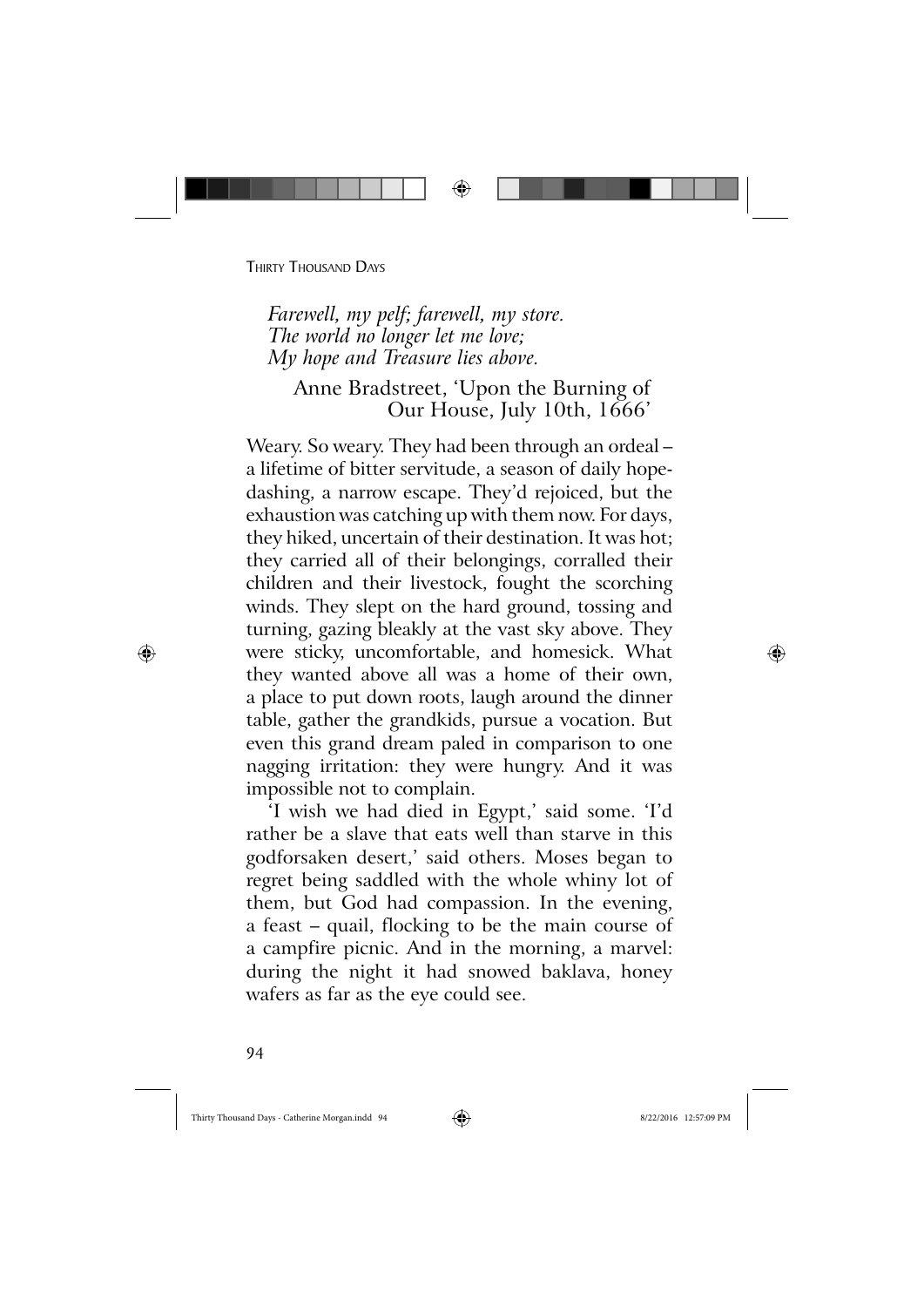'What is it?' they gasped, and gathered it up by the basket, enough for all, but never too much.

⊕

'Don't hoard the manna,' boomed Moses. 'More is coming. Use what you can eat during the day, and leave the rest. Trust.' But of course the Israelites didn't listen; who could trust for more? This manna was good. Better to stock up, stash it away, hold tight. And in the morning, mmmm. The manna they'd greedily saved up was maggoty, foul and rancid. What it was wasn't so good any more.

I have been a manna-hoarder. I have gathered my baskets of joy with weary feet and greedy hands. Oh, Lord, so tired, so hungry! And this – what is it? – is so delicious, but so fleeting. How can I know there is more coming?

As John Eldredge says, I have attempted (again and again) to arrange my own little heaven here on earth, but it can't be done. The breathtaking moments won't be snatched, the castles (sandcastles, all) won't stand. The people I love most dearly spring up like wildflowers on a Colorado mountainside and fade away.

One weary day, the weight of a homesick city on my shoulders, we packed a snack and headed an hour out of town, up to Golden Gate State Park in the Colorado foothills. As we drove, I practically pressed my nose to the glass of our car window, 'pierced with many pangs,' longing, *longing* to live in one of the small highway-hugging houses en route to our hiking spot. The yards were generous, spread apart, green, shaded by scrawny aspen and overgrown spruce. Children playing outside could

⊕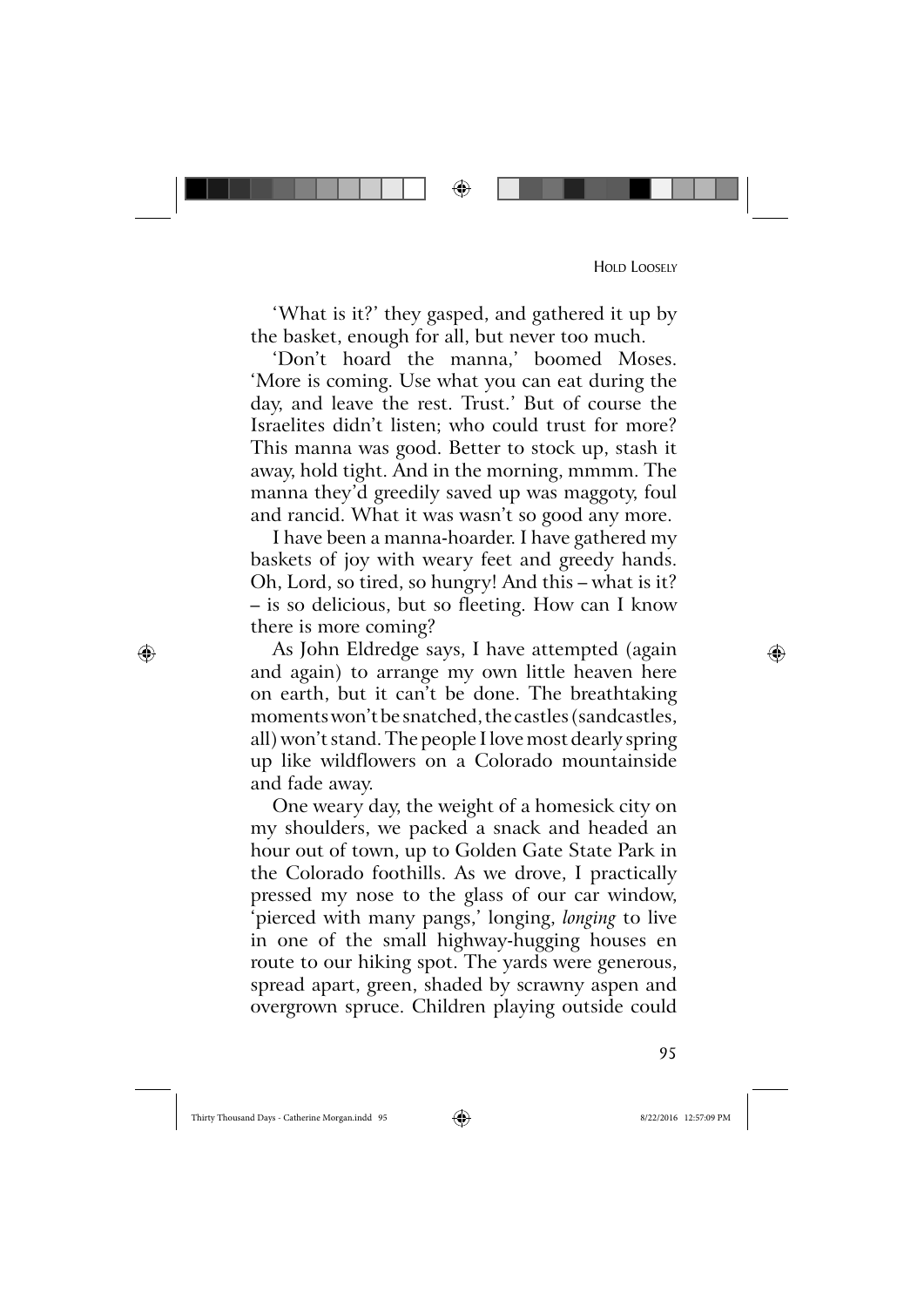

look across the street and up and see deer, see mountain, see nature. No neighbors drunk and fighting. No vulgar graffiti. This was it, my dream. Pack the U-haul, head west.

We quarreled in the car. I was begging, pleading for this dream. I laid out the pros and a couple of cons for the sake of pretending fairness. I listed the health benefits, the parenting plusses, sweetened my words with all the allure of a long-cherished wish. Forfeit our calling? No, no. We could commute. We could office at home – we already did, in fact – we could stack the coffee-house appointments all in a row, we could... But it was not the right time or the right place and I knew it, knew this was a meplan and not a God-plan, knew it was the bursting of a heart sick with hurts and broken dreams, burnout and battle fatigue.

We'd just had bad news – the kind that feels like betrayal. We'd cried out to God and heard only silence. We'd traveled a long way and still had miles to go. Top it all off with an absolutely appalling tragedy down the street – a movie theater shooting that took too many lives, right there where we'd taken our children to see *Voyage of the Dawn Treader* and *How to Tame Your Dragon* – oh my goodness. I wanted out; I wanted to go home.

We hiked all day, me dragging along behind, realizing numbly that I was missing it all, the white bark against the green backdrop, the laughter of the kids, the sun and shade and wind. It was what I wanted, freedom and beauty and quiet, but like Moses' entourage, I grumbled for more.

96

⊕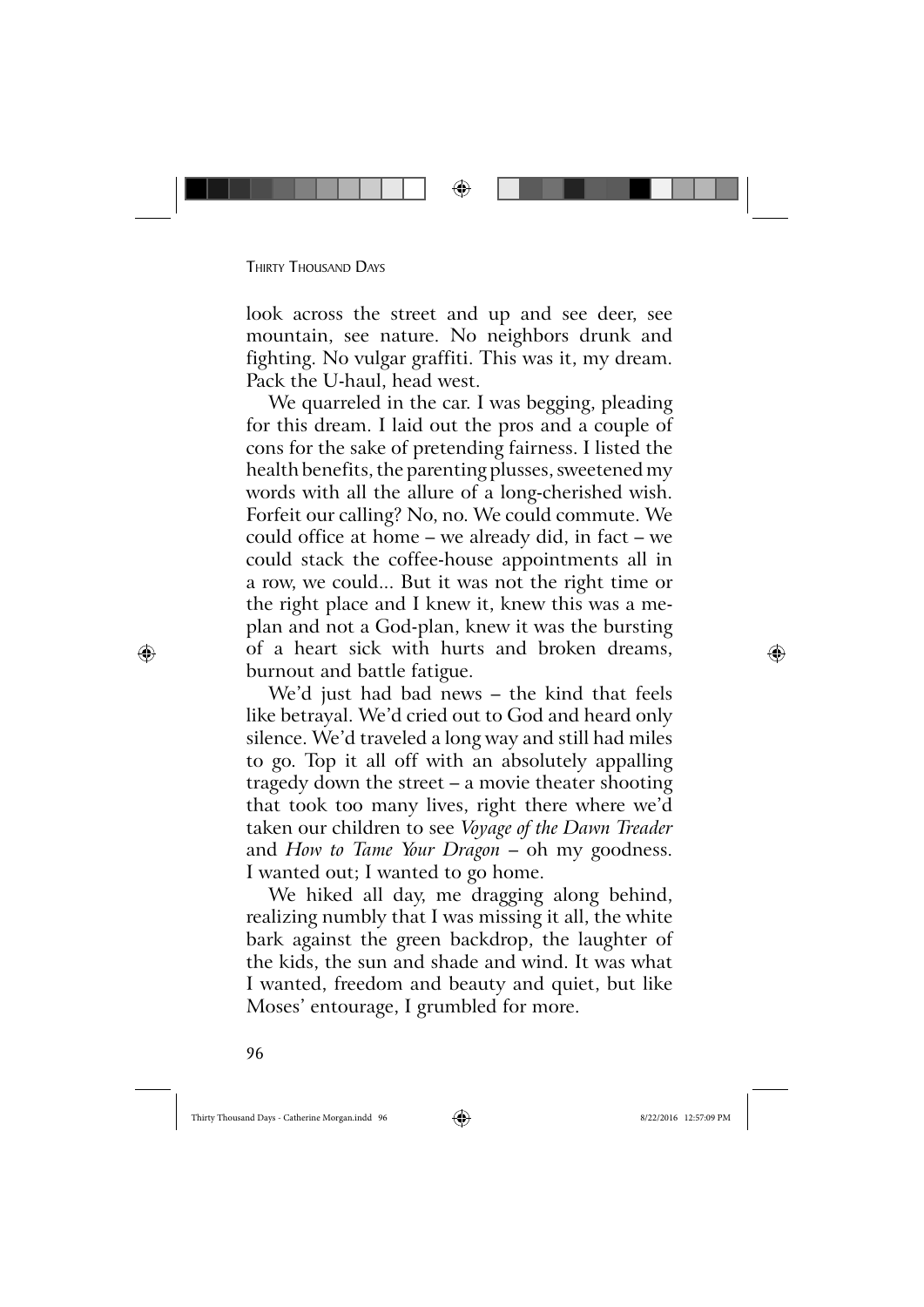I began, as we hiked, to notice the summer wildflowers – Indian paintbrush, black-eyed Susan, fairy trumpet, phlox and flax. I gathered a posy the color of sunrise and sunset, carefully cradled it all along the trail, gently leaned the stems against the cup holder when we made it back to the car, gazed at the bright blossoms as we merged back into six lanes of city traffic, popped them in a vase as soon as we walked in the door. I'd captured my moment, gathered my manna. By morning, all of my flowers were brown and dead.

⊕

It doesn't do to grasp for happiness. Happiness is slippery; joy is deep-rooted, firmly planted, reaching deep into a secret source of water and strength to outlast drought and storm. Happiness is fleeting; joy is ever-lasting. Joy, gift of God, is patient – contented, not contingent. God richly gives us all manner of good gifts to enjoy, but not to hoard. Everything under the sun is slip-sliding away.

## \*\*\*

Whatever we gather to answer our hunger will leave us hungry except the Bread of Life. We were made to hunger. Christ, the Bread of Life, nourishing, delicious, satisfying, invites us to feast. Maybe it's because I'm a bakery-loving girl with a sweet tooth, but I love this image of Jesus as Bread. There is hardly anything else in the wide world more wonderful than a fresh loaf – eggy challah, dense pumpernickel, airy croissants, honey wheat rolls, steaming popovers. And the only proper thing to do with such a treasure is to gather around the table with anyone in the vicinity, ooh and aah and pass the butter. Christ offers hearty,

⊕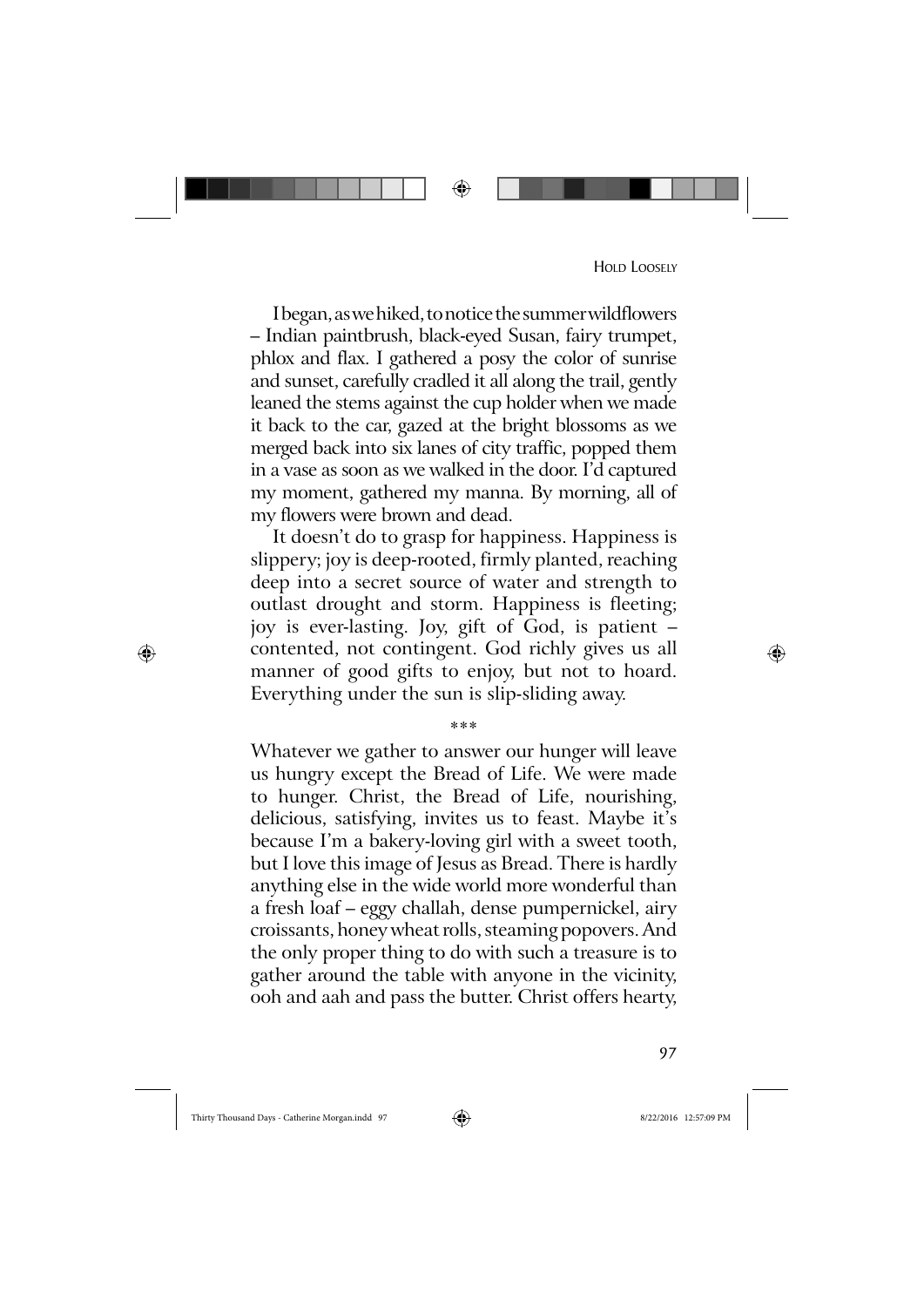

tantalizing, down-home goodness. I will satisfy your hunger, He says. Taste and see – I am good.

Maybe the disciples had been pondering this mouth-watering idea for a while when the Last Supper rolled around. What is it to follow Christ? Nothing less than life, rich and full, abundant, satisfying, triumphant. They'd seen this Messiah take the bread, give thanks, break it, feed 5,000. Enough for everyone. Peter might have thought, Let's get Jesus to make us some snacks to sell at a mountaintop rest stop. Heaven on a plate. But then the picture changed a bit.

This is my body, Jesus said at that final meal, startling them (again). He lifted it up, gave thanks, broke it. Take, eat. Do this in remembrance of me. Now the Bread of Life was the bread of suffering, of sacrifice. It was Passover; the lambs had been slaughtered, the blood painted on the door; everywhere the smell of roasting meat rose smoky in the air. Jesus was not just the bread, He was the Lamb.

Like Peter, like the Israelites, I would like to hoard the manna, pop up a tent on the mountain, savor the bread. I would like to avoid the sacrifice, loss, and heartache. I have got to learn to hold loosely.

Not everyone agrees. 'Hold fast to dreams / For if dreams die / Life is a broken-winged bird / That cannot fly,' wrote Langston Hughes. There is something to be said for hanging on tight, especially to dreams. It is difficult to maintain a dream through drought and storm, and the hope attached to the dream can slip away. But really, the

⊕

Thirty Thousand Days - Catherine Morgan.indd 98 **hirty** 8/22/2016 12:57:09 PM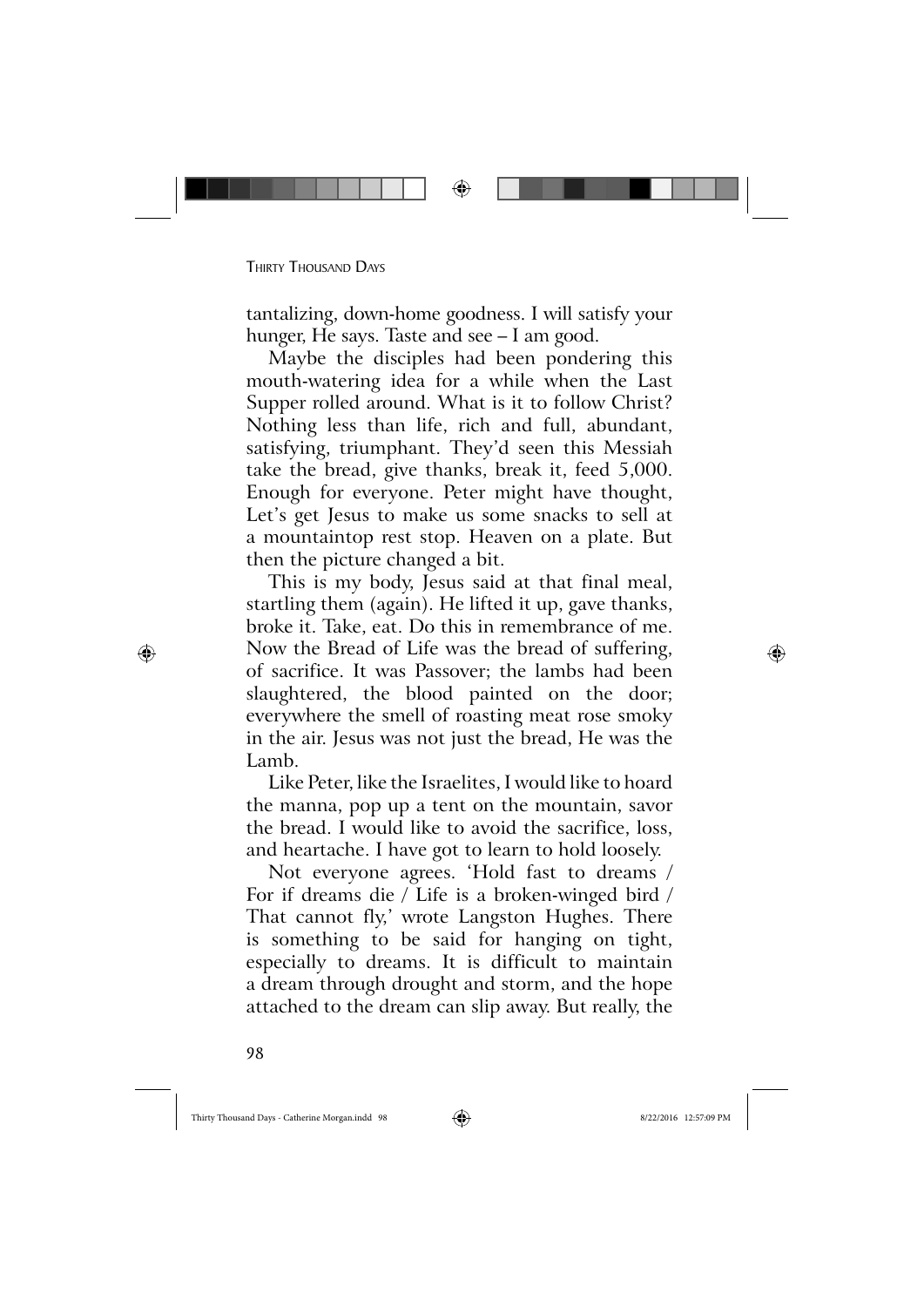dream isn't what we need to hang on to, it is the giver of dreams.

⊕

\*\*\*

God, giver of dreams, once gave a dream to a man named Abraham. Dream of a child, He said. Dream of a boy to make you laugh. Dream of grandchildren, one for every constellation in the sky. The years passed, the dream seemed unattainable. Abraham tried to help God along, arrange for a miracle. That was a bust. Hagar, Ishmael, the whole embarrassing debacle was the result of Abraham's and Sarah's volunteer event-planning on God's behalf. But God had a bigger event in mind. Finally, finally, the dream came to pass – a child, laughter. Still God wasn't through. Just when Abraham relaxed into a happy retirement, God spoke again. Lay the dream on the altar, commanded the dream giver. Give it up. Sacrifice your son.

What did Abraham love more, the gift or the giver? Could he trust the heart of a God so shocking? Or would he grab on a little tighter, hold fiercely to the dream, to the child, to the love? Abraham holds the boy loosely, and clings to the Father. His faith is astonishing.

Have faith, we say flippantly, scrolling the word in pretty font on shower curtain and tissue box. We've gotta have faith, faith, faith! sings George Michael.

Writer Virginia Stem Owens says,

'No one, I'm convinced, should be allowed to claim faith who knows where his next meal is

⊕

◈

99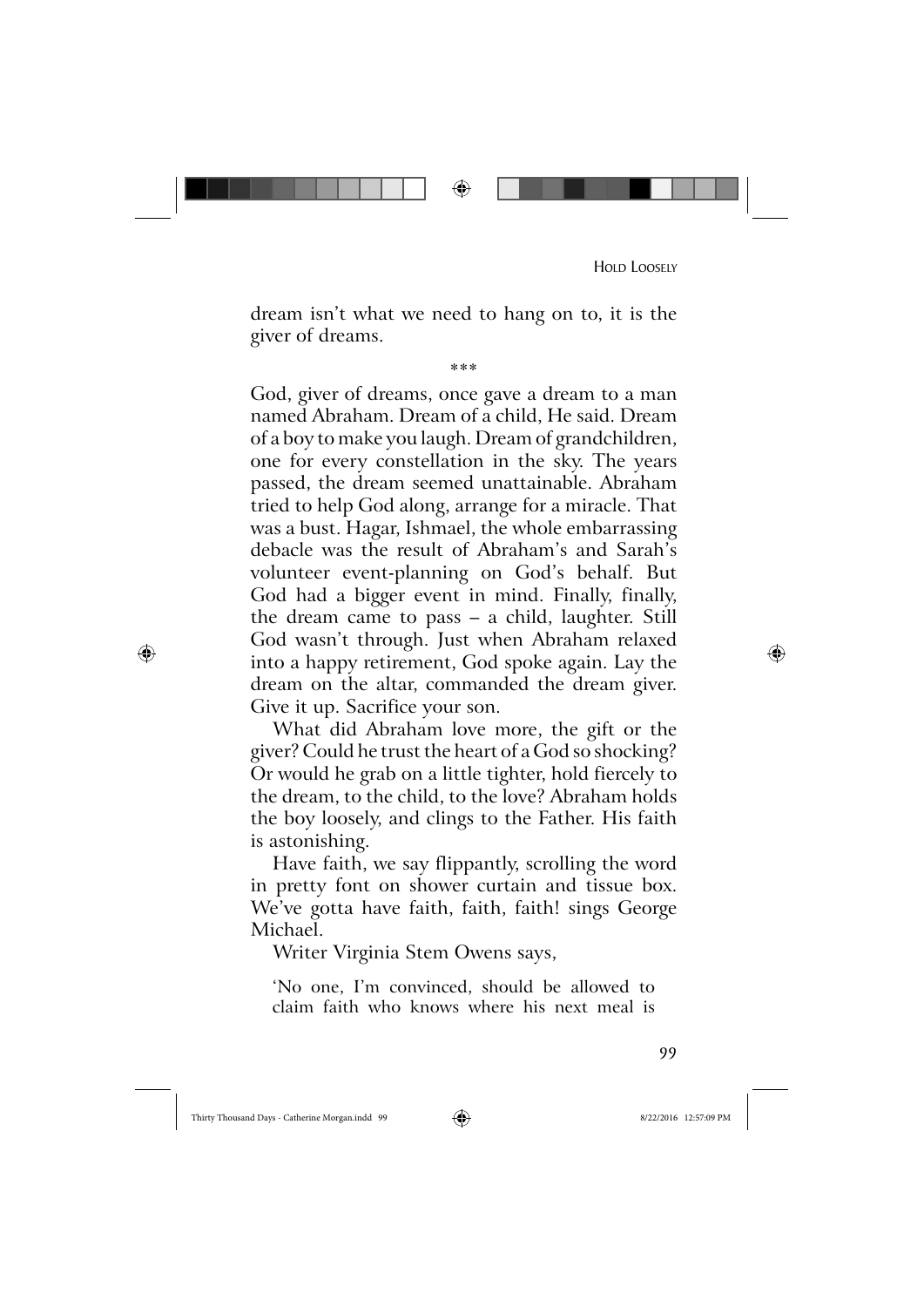

coming from or where he will sleep tonight. Faith is a word we should fear to have on our lips, lest it be defined for us in ways we cannot imagine. Kierkegaard would go farther. You should not talk about faith, he would say, unless you are prepared to stand, like Abraham, with the knife raised over your child's body.'1

Um, not so sure about that kind of faith. Can I get a refund on that shower curtain?

Owens goes on to say that Abraham might have obeyed, woodenly, with resignation, yet without faith. That is to say, he might have hardened his heart against God even while he stood prepared to kill the dream. 'The problem with resignation, as opposed to faith, is that it kills joy... Resignation can only receive its children back again with pain. Only faith produces joy.' Had Abraham not believed in his gut that God was good and trustworthy would his act of obedience have been bitter and cold? Could it have wounded his love of God permanently?

I know about resignation. Climbing sadly back into the car, driving with a sigh back up the driveway in the city, looking at the distant purple ridge and wishing I were there. OK, God, I have said with a loud exhale, here I am. Obedient Kate. Killing the dream. Go ahead, God, you can have it.

⊕

<sup>1.</sup> Virginia Stem Owens, "Søren Kierkegaard: Desperate Measures," in *The Classics We've Read, The Difference They've Made*, ed. Philip Yancey (New York: MultiMedia Communications/McCracken Press, 1993), 71. Owens, writing about Søren Kierkegaard's classic, thoughtfully unpacks the Danish philosopher's work, applying it to her own circumstances.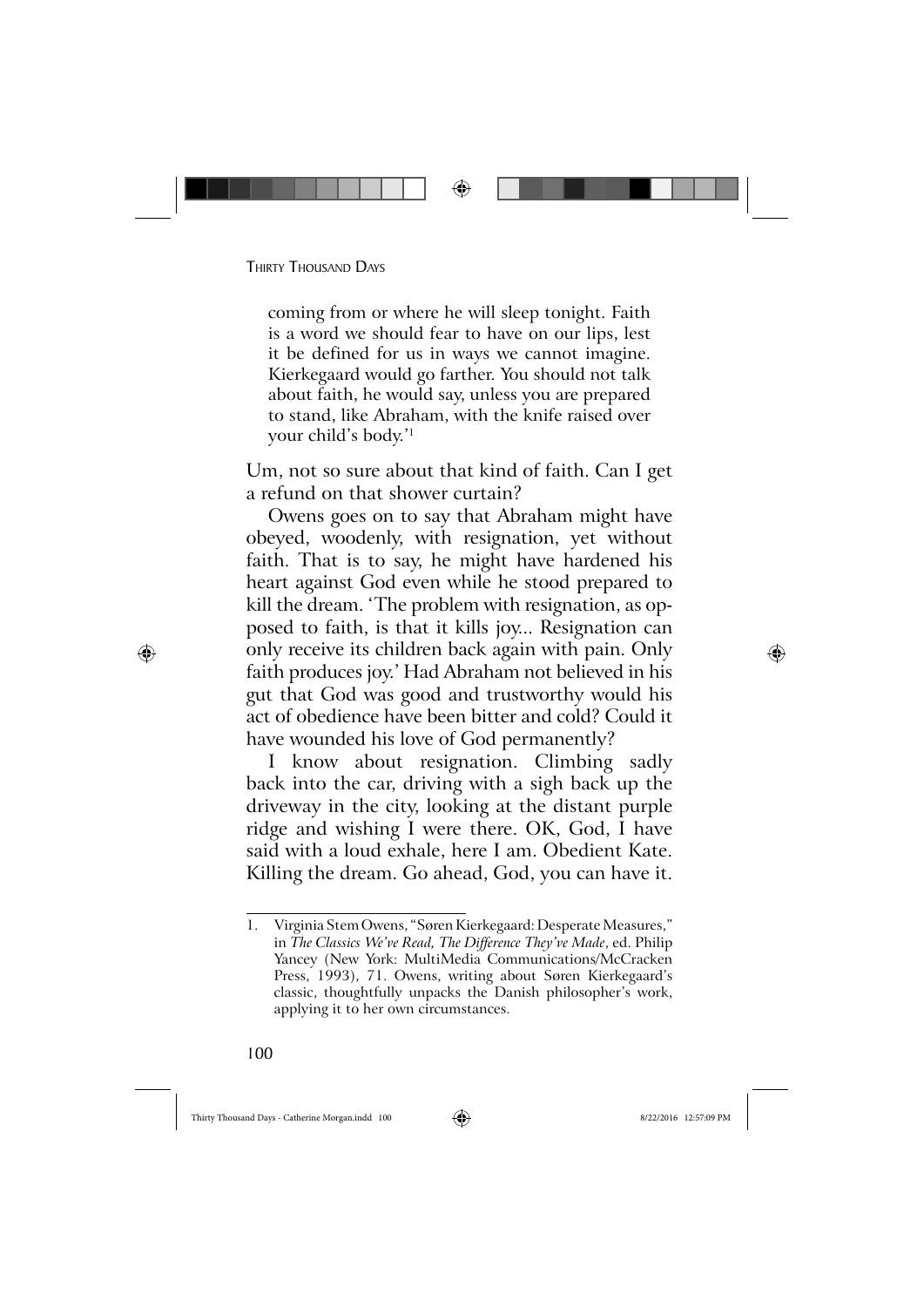This is not thankfulness. It isn't faith, or joyful surrender. It's my deep mistrust of the heart of the giver concealed under the facade of dutiful doing. Clearly, it's not holding loosely, it's a pity party, a poisoned pity party at that, fed by devious whispers as old as Eden. God is holding out on you, Satan still hisses.

⊕

Yet God is the giver of all good gifts, who gives more than we could ever ask for, hope for, or even imagine. He gives the desire and then fulfills it in grand style, heaped up, pressed down, running over. He brings me to the banqueting table, and His banner over me is love (Song 2:4). When it seems I have to give up the dream closest to my heart, I have to remember the character of the sovereign God of the universe. He has not abandoned me nor forsaken me, forgotten my prayers nor ignored my needs. I am simply asked to treasure Him first.

Interestingly, the story of Abraham's great test follows closely on the heels of the cautionary tale of Sodom and Gomorrah found in Genesis 19. Lot and his family, cozied up to sin in a lifetime of compromise, were forced to flee for their lives, give up their possessions, friends, and dreams as their infamously wicked homeland burned to the ground. The surrender was not so freely given in their case; Lot's wife, unable to let go, turned back with longing to gaze at what she'd lost. We do not know her name; we remember her as she died, a picture of misplaced desire, a pillar of salt – thirst, unquenchable. Her legacy to her daughters was also desire, corrupted. Living with their old, defeated father in seclusion, the daughters longed

⊕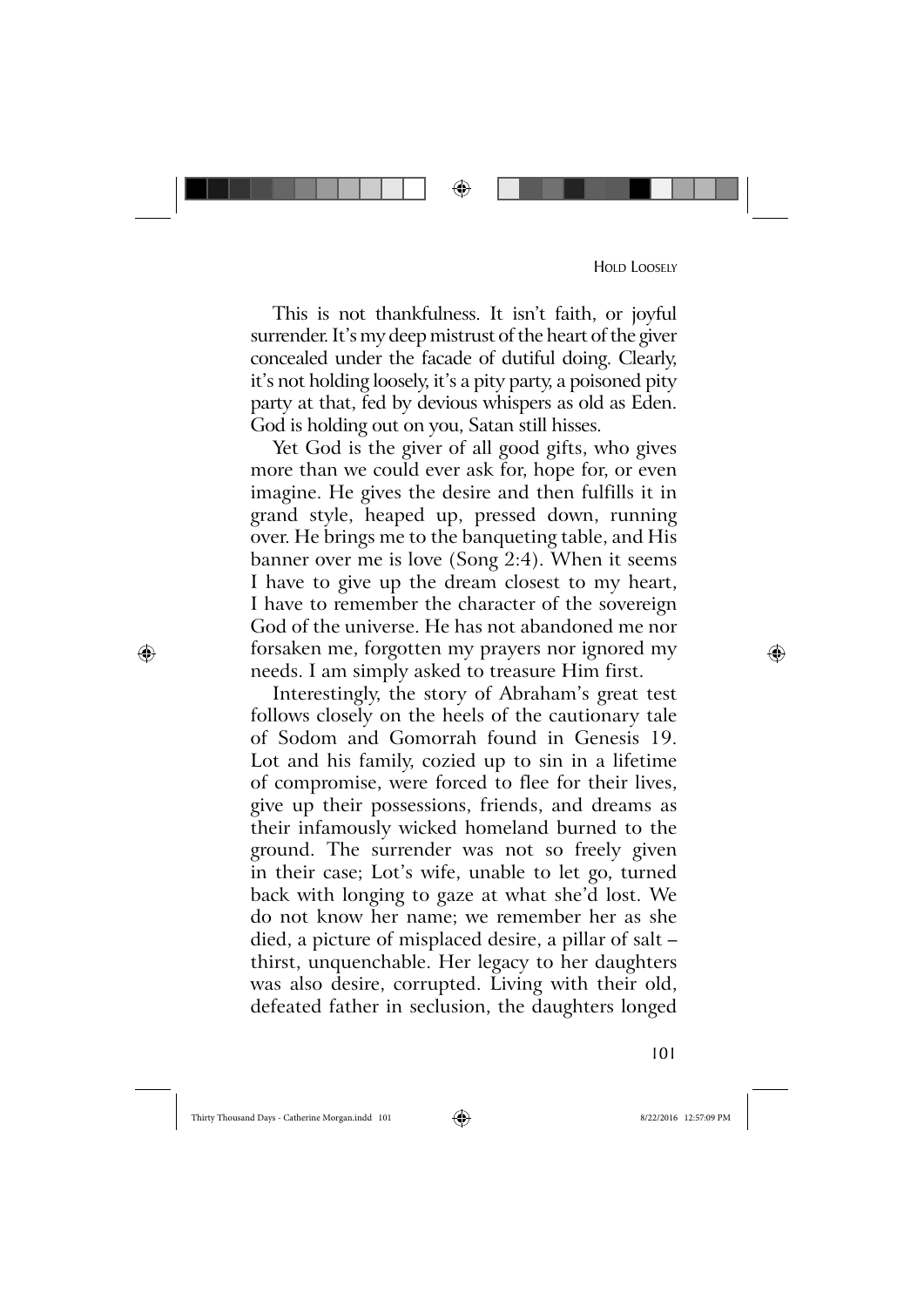

for Life. Rather than bring this request to God, they seduced their father, daughter-initiated incest, bearing sons whose descendants (Moabites and Ammonites) were the sworn enemies of Abraham's descendants for generations.

Lot's wife could not let go, because she did not hold loosely, and did not trust in a loving Father to provide. Abraham, on the other hand, did not regard the son he loved as his own possession in the first place. Tears in his eyes, he raised flint above his precious child to literally sacrifice this dream to God. '[B]ecause you have done this thing, and have not withheld your son, your only son, indeed I will greatly bless you, and I will greatly multiply your seed as the stars of the heavens, and as the sand which is on the seashore; and your seed shall possess the gate of their enemies. In your seed all the nations of the earth shall be blessed, because you have obeyed My voice,' declared the Lord.2 Through the faith of a man surrendered to God, through his radical trust and posture of openhandedness, the whole world has been blessed. Anything Abraham thought he would have to give up was given back to him, multiplied, enriched, magnified. And God was greatly pleased.

The gut-wrenching obedience of Abraham is a beautiful picture of the gospel: a son given for sacrifice. Whenever we give our cherished treasures to God, we hear the echo of all that was given for us; we remember that He, not sparing His own Son,

⊕

<sup>2.</sup> Genesis 22:16-18, (NASB)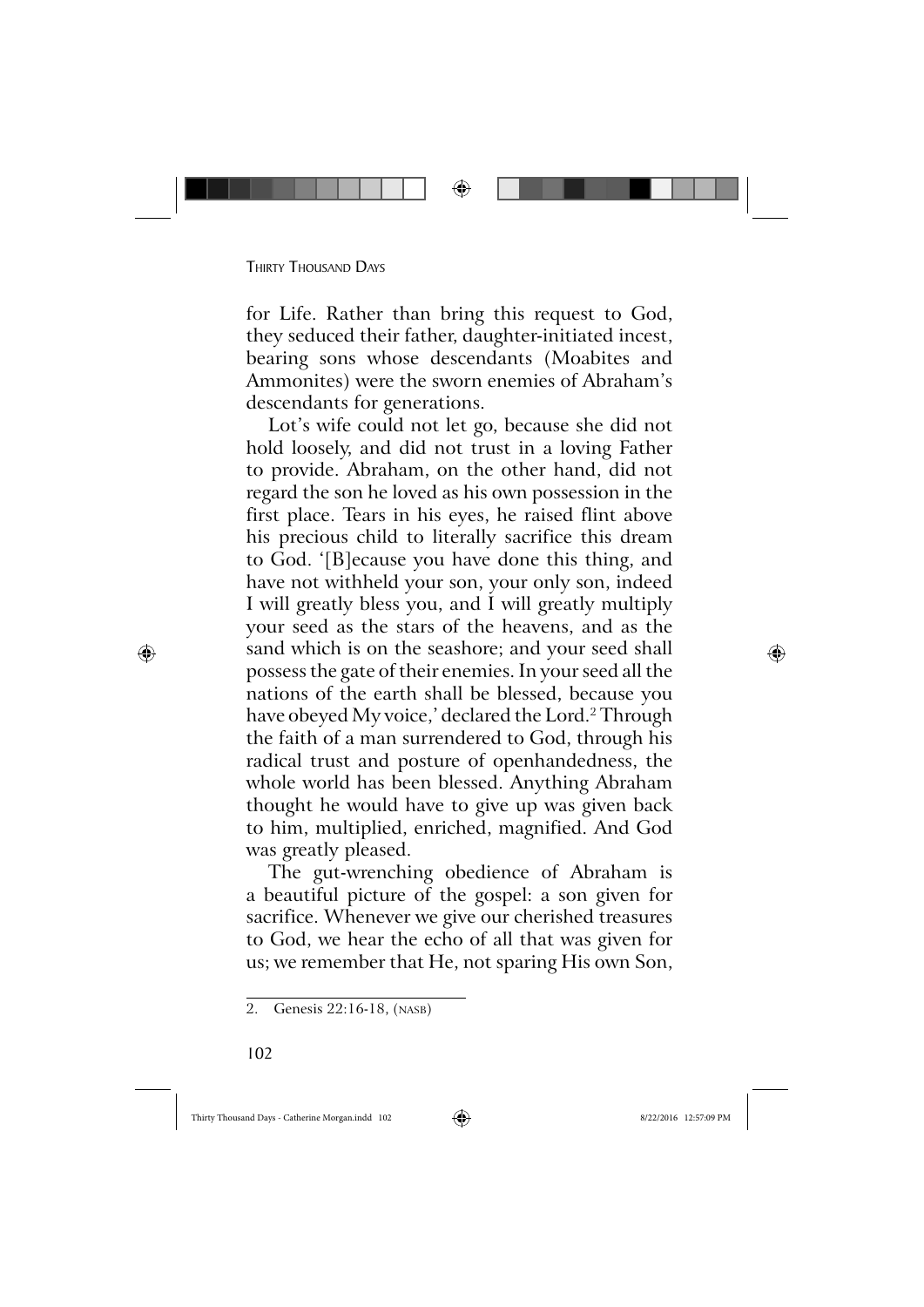graciously gives us all good things. Usually our own holding loosely is not nearly so painful or dramatic. Prying our fingers from the little idols hurts, but not much, not for long.

⊕

Generally the challenge to hold loosely hits me in the nitty-gritty, minute-by-minute choosing to let go of my expectations – not the grand dreams, but the 'hey, I was supposed to have a minute of peace and quiet here!' How often my day is spoiled because someone else's need edges in on my plans. What I most frequently grasp too tightly is my freedom, my perfect schedule. Me first. Putting it in perspective – life is short, all is God's, I'm just here to serve – can help. If I stay alert for divine appointments, regard nothing as interruption, I can roll with a little grace. Nate Saint said, 'If God would grant us the vision, the word sacrifice would disappear from our lips and thoughts; we would hate the things that seem now so dear to us; our lives would suddenly be too short, we would despise time-robbing distractions and charge the enemy with all our energies in the name of Christ.'3 Whoa. This is a guy who gave it all. What's a little interruption in comparison?

But I'm just gonna be honest here, it's really hard to put that into practice. Even without realizing I'm doing it, I'm making plans. What rises up inside me, day after day, is selfishness, which is why I need to be filled with Spirit, rooted in Spirit-love and

⊕

<sup>3.</sup> Elisabeth Elliot, *Through Gates of Splendor*, (Massachusetts: Hendrickson Publishers, 2010).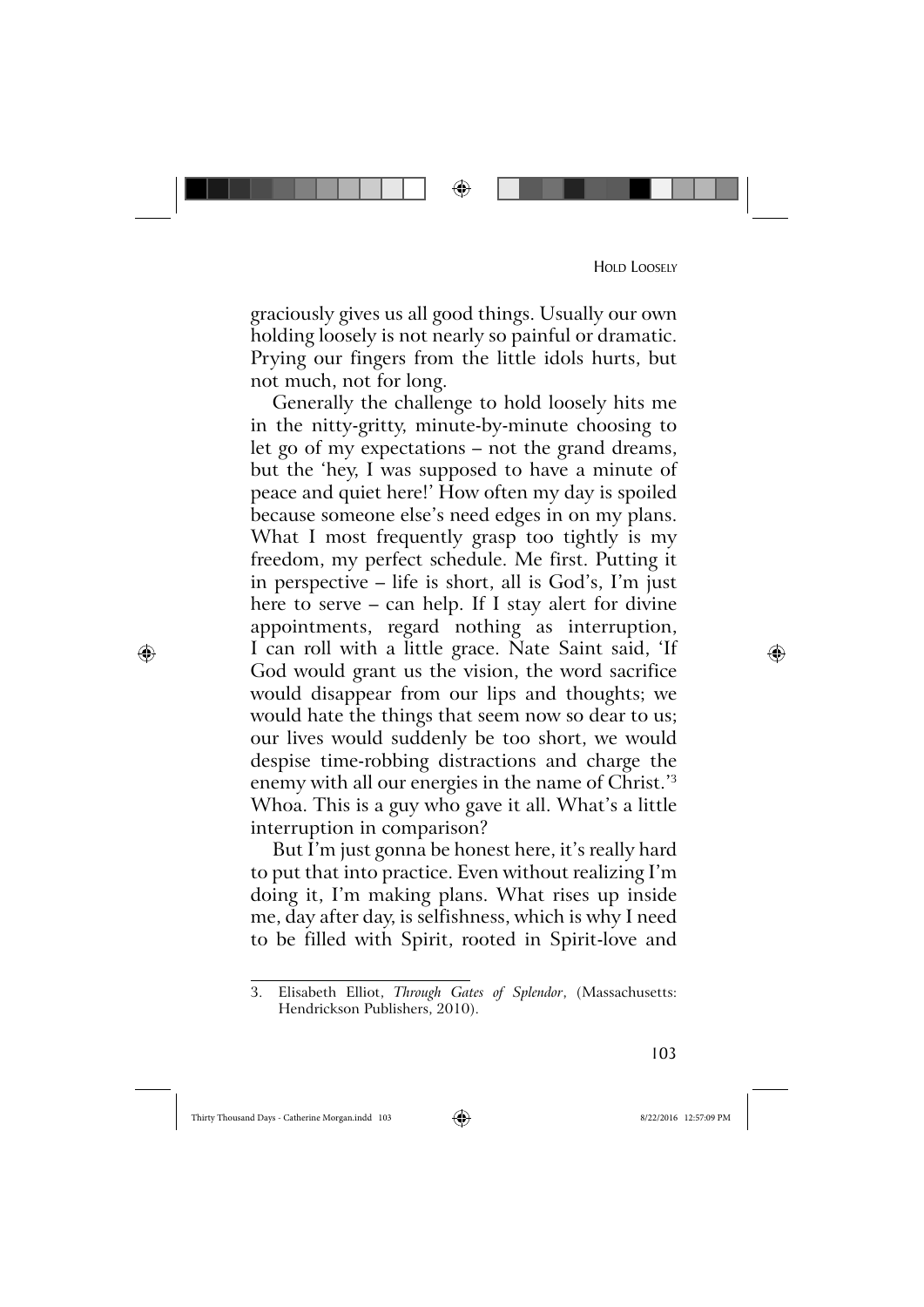

letting Him produce Spirit-fruit: patience, peace, gentleness, and my favorite, joy. Fill me up with joy and I won't need to go grabbing for it.

\*\*\*

This summer I've been spending extra time meditating on John's metaphors for Jesus. Earthy, simple, profound, beautiful, and endlessly thoughtprovoking, these word-pictures have added richness to my prayers and my understanding of God. They also train me to let go.

- Hold loosely to my possessions, because Jesus is the Bread of Life. He will satisfy my deep needs.
- Hold loosely to my wishes, because Jesus is the Living Water. Drink deeply, and I will never thirst.
- Hold loosely to my expectations, because Jesus is the Vine. If I am still, He will produce fruit.
- Hold loosely to my home, because Jesus is the Good Shepherd. He will lead me, feed me, protect me, guide me, take care of me, welcome me into green pastures.
- Hold loosely to my family, because Jesus is the Lamb of God. He has already given more than He will ever ask of me.

It has been a long road. God called us to plant a church in a downtrodden suburb of Denver, and we – assumed. Assumed God had big plans for us, and by that, big plans for our church. And what

104

⊕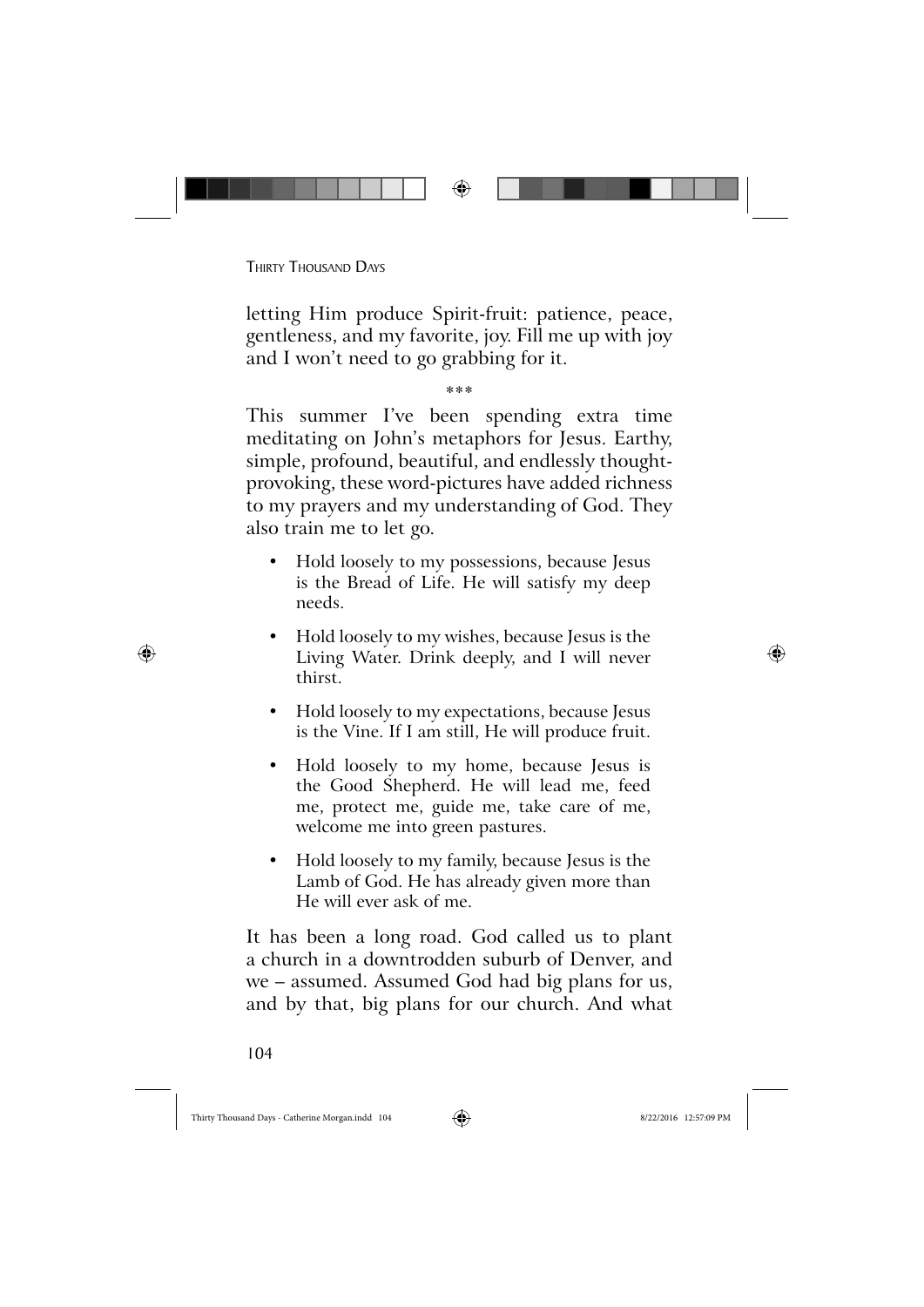are the big plans of God if not for miracles and wonders? We have been flummoxed by the glacial slowness of God, His quiet refusal to act in the ways and according to the timetable we set for Him. We have suffered setbacks, and more setbacks, discouragement, attack, frustrations, confusion, and the deafening silence that greets our desperate prayers. Yet God did not release us – we were stuck. That summer of the shootings was our low point. But in the middle of a hard, hard season, good news. We were given the chance to take a sabbatical, our first big break after thirteen years of ministry.

⊕

So we found ourselves in Massachusetts, a time to reflect, a time to study. It was balm for our scrapes, rest for our weary souls. We met with God, heard His voice again, walked by the quiet waters. It was a gift – not the one we were looking for, but nevertheless a huge, amazing gift. Still, it was fleeting.

We toured historic sites in Boston, Plimoth, Stockbridge. We stood in an Ipswich Cemetery and marveled over graves from the 1630s. Our guide was Dr. Garth Rosell, a professor of church history from nearby Gordon-Conwell Theological Seminary. Under the canopy of trees, he read off headstones and told us of the lives hidden beneath the etched names. Here a pastor from the earliest settlement, there a wife, 'most amiable companion' to her mate. Pointing to one of the many original houses lining the Ipswich streets (now with Volvos parked out front) he told us that once upon a time, Anne Bradstreet lived there.

⊕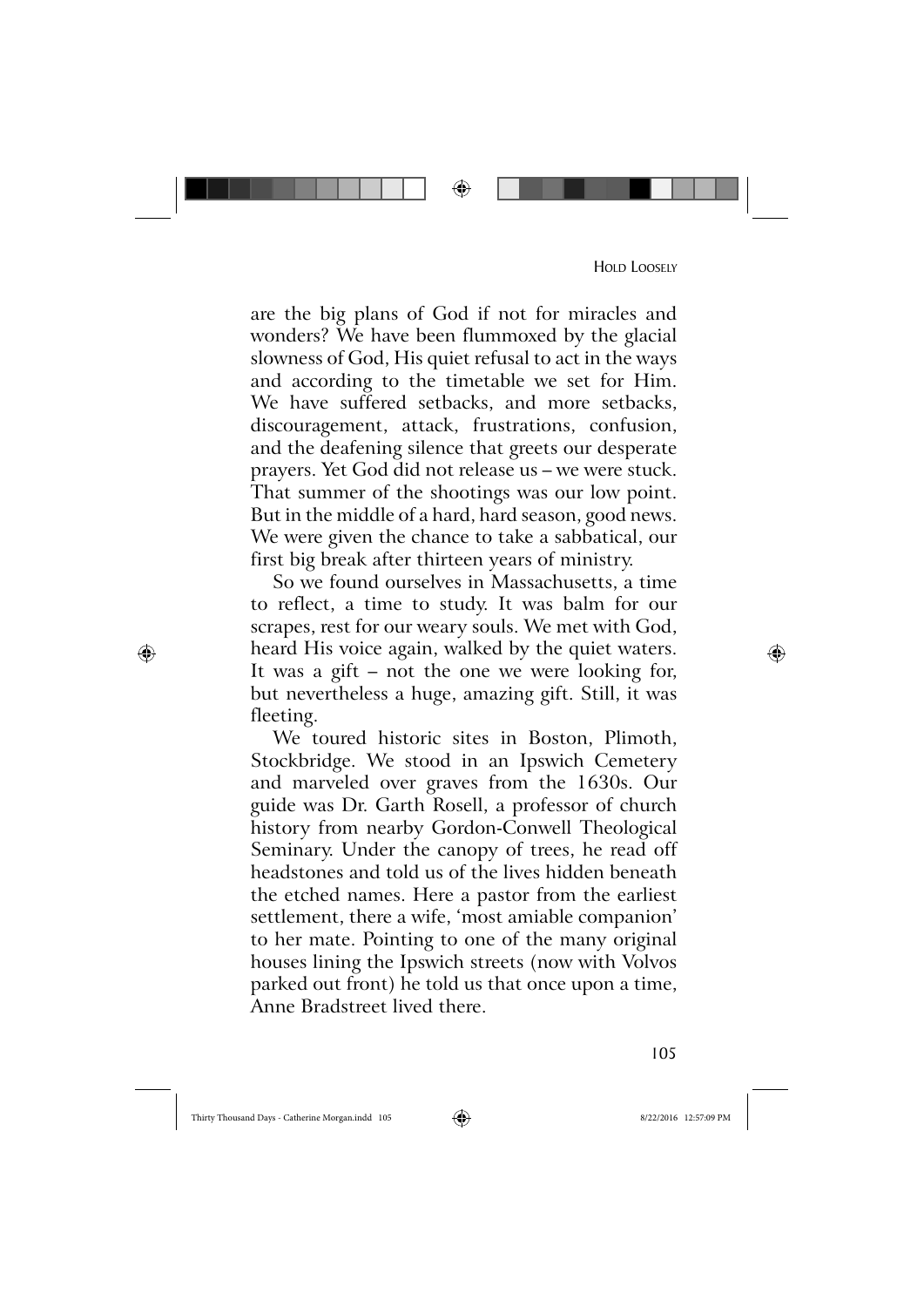

Freshman English class came rushing back; Anne Bradstreet was our earliest American poet, one of the only women to be published in that day and age. Known for her devoted love to her husband she led the charge for women writers. Dr. Rosell pulled out a worn book and read her words to us there in the solemn cemetery, reminding us of the incident that led to the poem. When, in 1666, the Bradstreet home burned to the ground, Anne and her husband Simon lost everything, including her precious library of books. She wrote,

And when I could no longer look, I blest His grace that gave and took, That laid my goods now in the dust. Yea, so it was, and so 'twas just. It was his own; it was not mine. Far be it that I should repine.

Standing there where the roots of great old trees coil around ancient bones beneath the earth, Anne's words had great resonance. None of her possessions were really her's, and the house crumbled to ashes was not really her home. She understood. Even as she stood under the dark sky and smelled the smoke of her treasures rise to blot out the stars, she knew it was never hers to keep. She lifted her empty hands and surrendered it all to the Lord.

Anne held loosely her dream of home. Could I?

So quickly our time away wound down. The little bubble of time, suspended above and separate from our life, was thinning, thinning, ready to pop. And then it was over. We were going home.

106

Thirty Thousand Days - Catherine Morgan.indd 106 **hirty** 8/22/2016 12:57:10 PM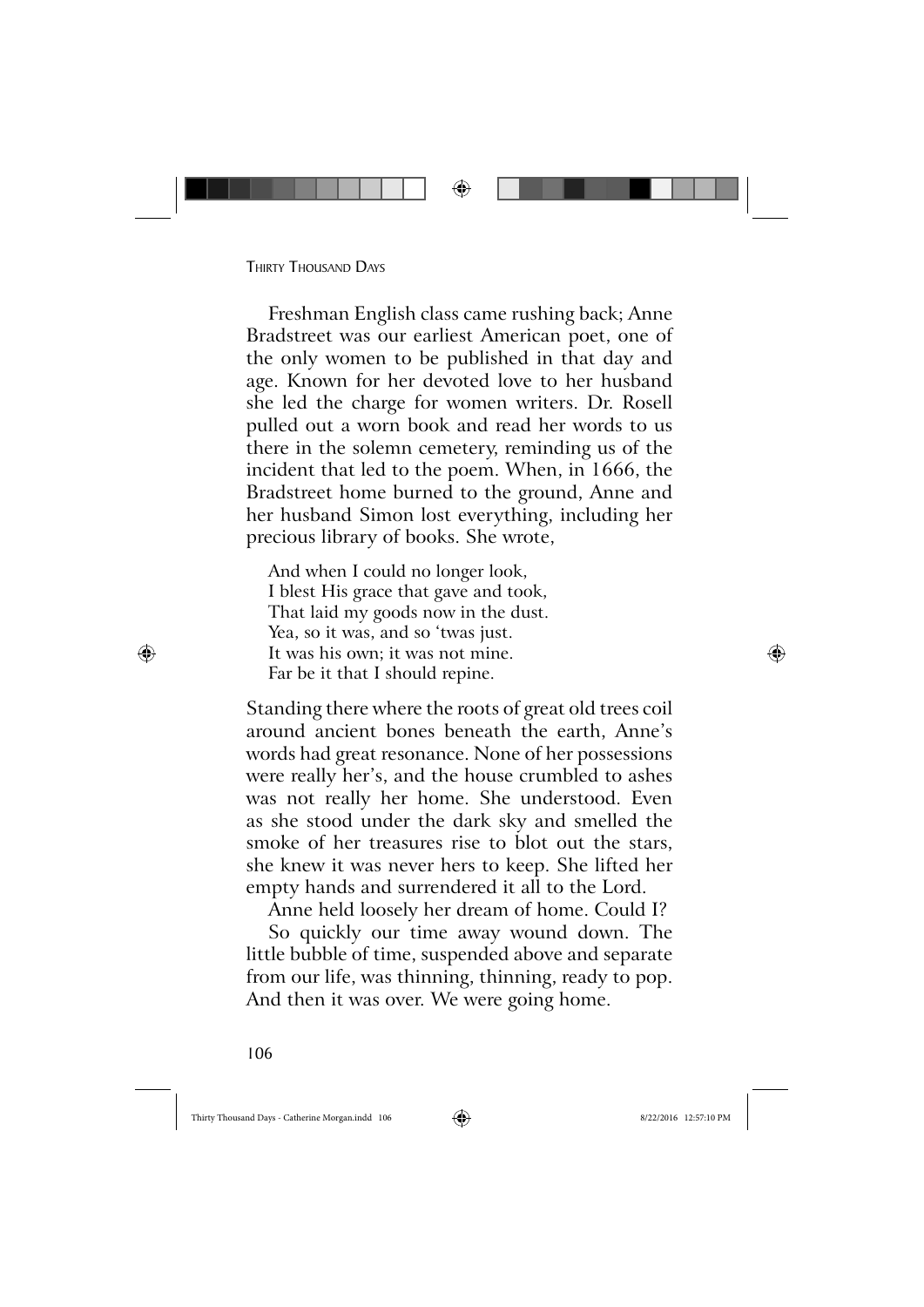Home – the thing I want above all, the ache for it sinking deep into everything I do. Madeleine L'Engle said, 'We are all strangers in a strange land, longing for home, but not quite knowing what or where home is. We glimpse it sometimes in our dreams, or as we turn a corner, and suddenly there is a strange, sweet familiarity that vanishes almost as soon as it comes.' Of course, the home we were heading to after sabbatical didn't feel like home, wasn't really Home at all. It was certainly not my dream of a mountain cabin, but having rested, I felt more able to relax into it than I had for a while. There in Massachusetts, I pictured the light (Jesus, Light) filtering through the tree in the front yard, fresh-baked bread (Jesus, Bread) steaming on the table, Mrs. Burns lingering in the driveway to chat. Maybe we would find joy in that little house. Maybe we could practice hospitality in that tiny kitchen, find beauty through the front door.

⊕

Jesus, Door, can we enter through you into our house every time we enter; can we dwell in you? Jesus, Peace, will you always be waiting when we arrive?

I have had to hold loosely to my assumptions, and lay on the altar my grand dreams. Doing so, I can breathe a little easier. I feel the stirrings of hope. And better than all the homes I could ever construct on a Colorado mountaintop, a Home waits for me, shining on a hill. I'll try to wait.

In the meantime, I pray with A.W. Tozer.

Thirty Thousand Days - Catherine Morgan.indd 107  $\bigoplus$  8/22/2016 12:57:10 PM

⊕